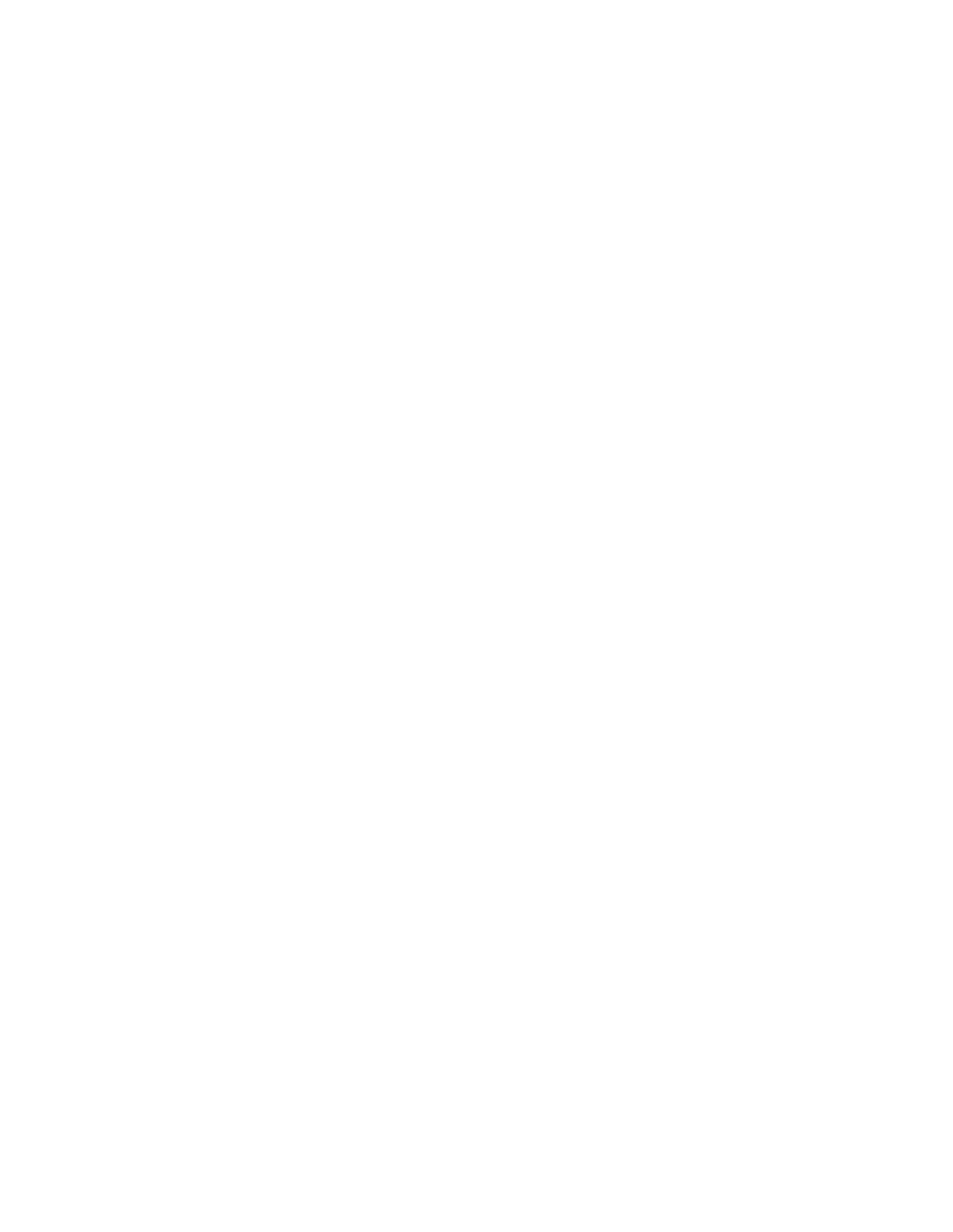#### **THE ENTRANCE**

*All stand when the bell is rung and the Sacred Ministers enter. All kneel when the Sacred Ministers prostrate themselves.*

## **OPENING ACCLAMATION** *(Please remain kneeling)*

*Celebrant* Blessed be our God. *People* **For ever and ever. Amen.**

#### **COLLECT OF THE DAY** *(Please remain kneeling)*

*Celebrant* The Lord be with you. *People* **And with thy spirit.** *Celebrant* Let us pray.

Almighty God, we beseech thee graciously to behold this thy family, for which our Lord Jesus Christ was contented to be betrayed, and given up into the hands of sinners, and to suffer death upon the cross; who now liveth and reigneth with thee and the Holy Ghost ever, one God, world without end. **Amen.**

#### **THE LITURGY OF THE WORD**

*(Please be seated)*

### **OLD TESTAMENT READING –** *Isaiah 52:13–53:12*

Behold, my servant shall prosper, he shall be exalted and lifted up, and shall be very high. As many were astonished at him—his appearance was so marred, beyond human semblance, and his form beyond that of the sons of men—so shall he startle many nations; kings shall shut their mouths because of him; for that which has not been told them they shall see, and that which they have not heard they shall understand. Who has believed what we have heard? And to whom has the arm of the LORD been revealed? For he grew up before him like a young plant, and like a root out of dry ground; he had no form or comeliness that we should look at him, and no beauty that we should desire him. He was despised and rejected by men; a man of sorrows, and acquainted with grief; and as one from whom men hide their faces he was despised, and we esteemed him not. Surely he has borne our griefs and carried our sorrows; yet we esteemed him stricken, smitten by God, and afflicted. But he was wounded for our transgressions, he was bruised for our iniquities; upon him was the chastisement that made us whole, and with his stripes we are healed. All we like sheep have gone astray; we have turned every one to his own way; and the LORD has laid on him the iniquity of us all. He was oppressed, and he was afflicted, yet he opened not his mouth; like a lamb that is led to the slaughter, and like a sheep that before its shearers is dumb, so he opened not his mouth. By oppression and judgment he was taken away; and as for his generation, who considered that he was cut off out of the land of the living, stricken for the transgression of my people? And they made his grave with the wicked and with a rich man in his death, although he had done no violence, and there was no deceit in his mouth. Yet it was the will of the LORD to bruise him; he has put him to grief; when he makes himself an offering for sin, he shall see his offspring, he shall prolong his days; the will of the LORD shall prosper in his hand; he shall see the fruit of the travail of his soul and be satisfied; by his knowledge shall the righteous one, my servant, make many to be accounted righteous;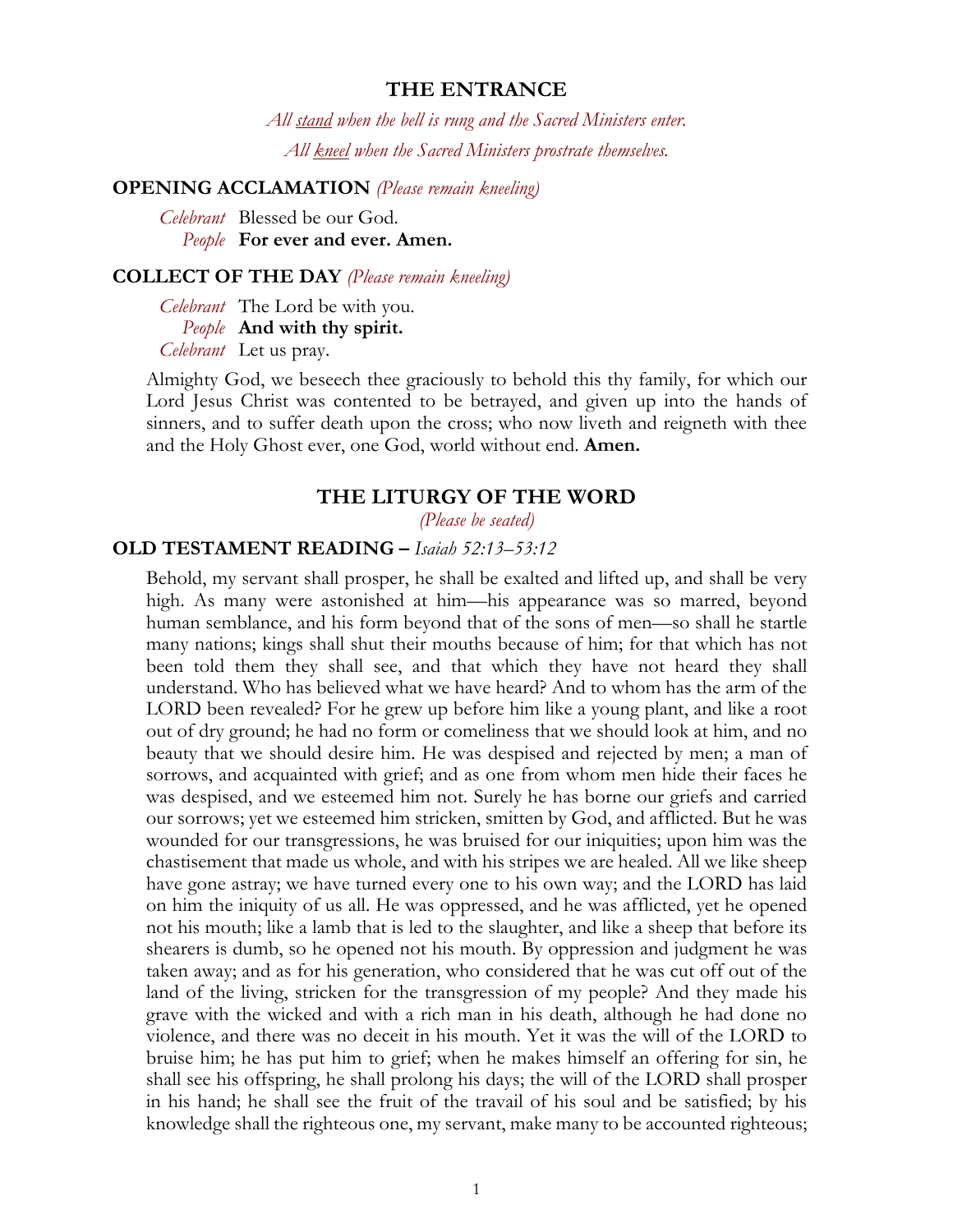2

and he shall bear their iniquities. Therefore I will divide him a portion with the great, and he shall divide the spoil with the strong; because he poured out his soul to death, and was numbered with the transgressors; yet he bore the sin of many, and made intercession for the transgressors.

*Reader* The Word of the Lord. *People* **Thanks be to God.**

# **GRADUAL** – *Christus factus est (Please remain seated)* Tone V

Christ became obedient for our sakes unto death: even the death of the Cross. *V.* Wherefore God also hath highly exalted him: and given him the Name which is above every name.

## **EPISTLE READING** – *Hebrews 10:16-25*

"This is the covenant that I will make with them after those days, says the Lord: I will put my laws on their hearts, and write them on their minds," then he adds, "I will remember their sins and their misdeeds no more." Where there is forgiveness of these, there is no longer any offering for sin. Therefore, brethren, since we have confidence to enter the sanctuary by the blood of Jesus, by the new and living way which he opened for us through the curtain, that is, through his flesh, and since we have a great priest over the house of God, let us draw near with a true heart in full assurance of faith, with our hearts sprinkled clean from an evil conscience and our bodies washed with pure water. Let us hold fast the confession of our hope without wavering, for he who promised is faithful; and let us consider how to stir up one another to love and good works, not neglecting to meet together, as is the habit of some, but encouraging one another, and all the more as you see the Day drawing near.

*Subdeacon* The Word of the Lord. *People* **Thanks be to God.**

## **TRACT** – *Domine, exaudi (Please stand)* Tone VIII

Hear my prayer, O Lord: and let my crying come unto thee. *V.* Hide not thy face from me in the time of my trouble: incline thine ear unto me when I call; O Hear me, and that right soon. *V.* For my days are consumed away like smoke: and my bones are burnt up as it were a fire-brand. *V.* My heart is smitten down, and withered like grass: so that I forget to eat my bread. *V.* Thou shalt arise, and have mercy upon Sion: for it is time that thou have mercy upon her, yea, the time is come.

# **THE PASSION OF OUR LORD JESUS CHRIST ACCORDING TO JOHN (18:1 – 19:37)**

## *Please be seated after the Passion Gospel is announced.*

At that time, Jesus went forth with his disciples over the brook Cedron, where was a garden, into the which he entered, and his disciples. And Judas also, which betrayed him, knew the place: for Jesus ofttimes resorted thither with his disciples. Judas then, having received a band of men and officers from the chief priests and Pharisees, cometh thither with lanterns and torches and weapons. Jesus therefore, knowing all things that should come upon him, went forth, and said unto them, Whom seek ye? They answered him, Jesus of Nazareth. Jesus saith unto them, I am he. And Judas also, which betrayed him, stood with them. As soon then as he had said unto them, I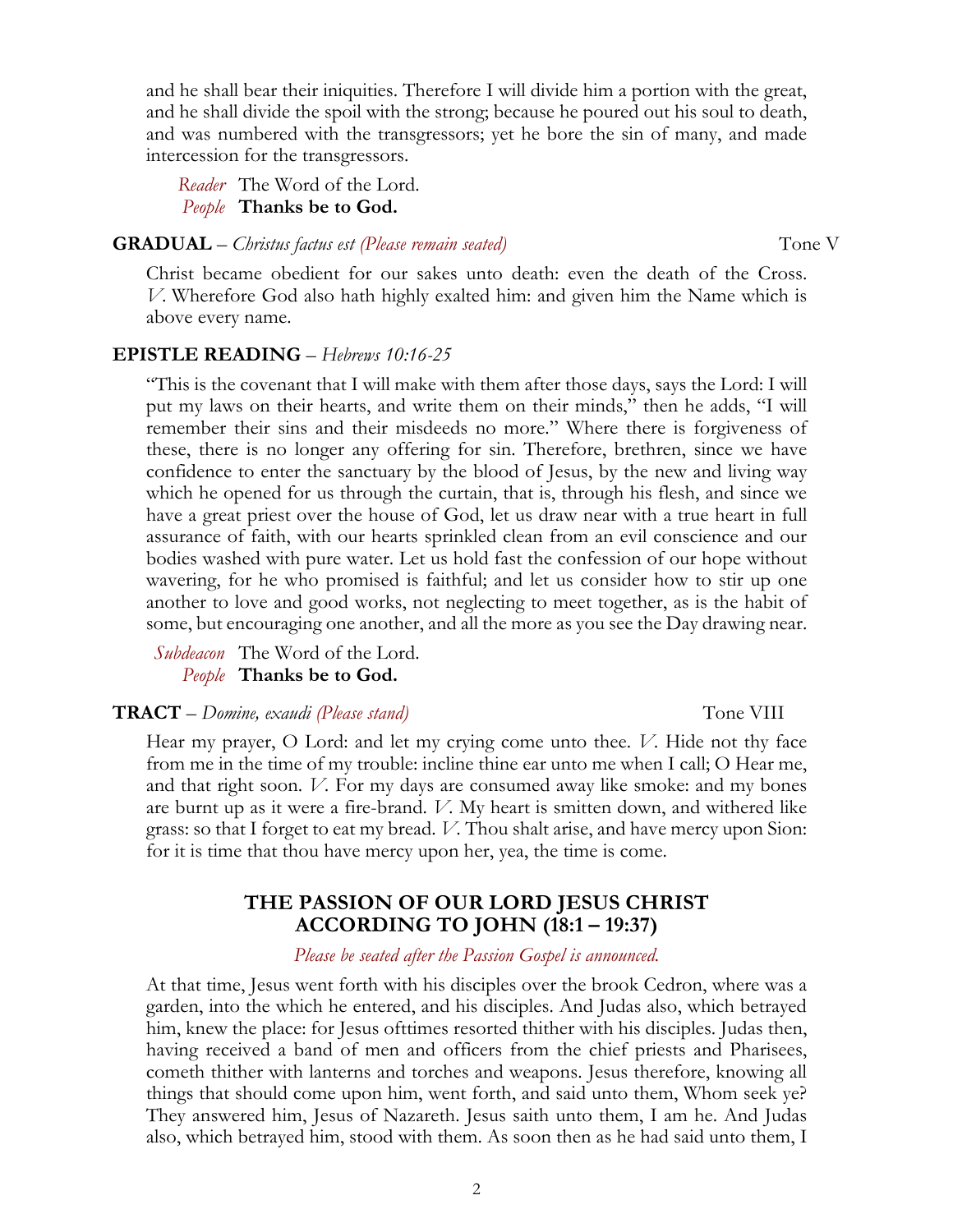am he, they went backward, and fell to the ground. Then asked he them again, Whom seek ye? And they said, Jesus of Nazareth. Jesus answered, I have told you that I am he: if therefore ye seek me, let these go their way: That the saying might be fulfilled, which he spake, Of them which thou gavest me have I lost none. Then Simon Peter having a sword drew it, and smote the high priest's servant, and cut off his right ear. The servant's name was Malchus. Then said Jesus unto Peter, Put up thy sword into the sheath: the cup which my Father hath given me, shall I not drink it? Then the band and the captain and officers of the Jews took Jesus, and bound him, And led him away to Annas first; for he was father in law to Caiaphas, which was the high priest that same year. Now Caiaphas was he, which gave counsel to the Jews, that it was expedient that one man should die for the people. And Simon Peter followed Jesus, and so did another disciple: that disciple was known unto the high priest, and went in with Jesus into the palace of the high priest. But Peter stood at the door without. Then went out that other disciple, which was known unto the high priest, and spake unto her that kept the door, and brought in Peter. Then saith the damsel that kept the door unto Peter, Art not thou also one of this man's disciples? He saith, I am not. And the servants and officers stood there, who had made a fire of coals; for it was cold: and they warmed themselves: and Peter stood with them, and warmed himself. The high priest then asked Jesus of his disciples, and of his doctrine. Jesus answered him, I spake openly to the world; I ever taught in the synagogue, and in the temple, whither the Jews always resort; and in secret have I said nothing. Why askest thou me? ask them which heard me, what I have said unto them: behold, they know what I said. And when he had thus spoken, one of the officers which stood by struck Jesus with the palm of his hand, saying, Answerest thou the high priest so? Jesus answered him, If I have spoken evil, bear witness of the evil: but if well, why smitest thou me? Now Annas had sent him bound unto Caiaphas the high priest. And Simon Peter stood and warmed himself. They said therefore unto him, Art not thou also one of his disciples? He denied it, and said, I am not. One of the servants of the high priest, being his kinsman whose ear Peter cut off, saith, Did not I see thee in the garden with him? Peter then denied again: and immediately the cock crew. Then led they Jesus from Caiaphas unto the hall of judgment: and it was early; and they themselves went not into the judgment hall, lest they should be defiled; but that they might eat the passover. Pilate then went out unto them, and said, What accusation bring ye against this man? They answered and said unto him, If he were not a malefactor, we would not have delivered him up unto thee. Then said Pilate unto them, Take ye him, and judge him according to your law. The Jews therefore said unto him, It is not lawful for us to put any man to death: That the saying of Jesus might be fulfilled, which he spake, signifying what death he should die. Then Pilate entered into the judgment hall again, and called Jesus, and said unto him, Art thou the King of the Jews? Jesus answered him, Sayest thou this thing of thyself, or did others tell it thee of me? Pilate answered, Am I a Jew? Thine own nation and the chief priests have delivered thee unto me: what hast thou done? Jesus answered, My kingdom is not of this world: if my kingdom were of this world, then would my servants fight, that I should not be delivered to the Jews: but now is my kingdom not from hence. Pilate therefore said unto him, Art thou a king then? Jesus answered, Thou sayest that I am a king. To this end was I born, and for this cause came I into the world, that I should bear witness unto the truth. Every one that is of the truth heareth my voice. Pilate saith unto him, What is truth? And when he had said this, he went out again unto the Jews, and saith unto them, I find in him no fault at all. But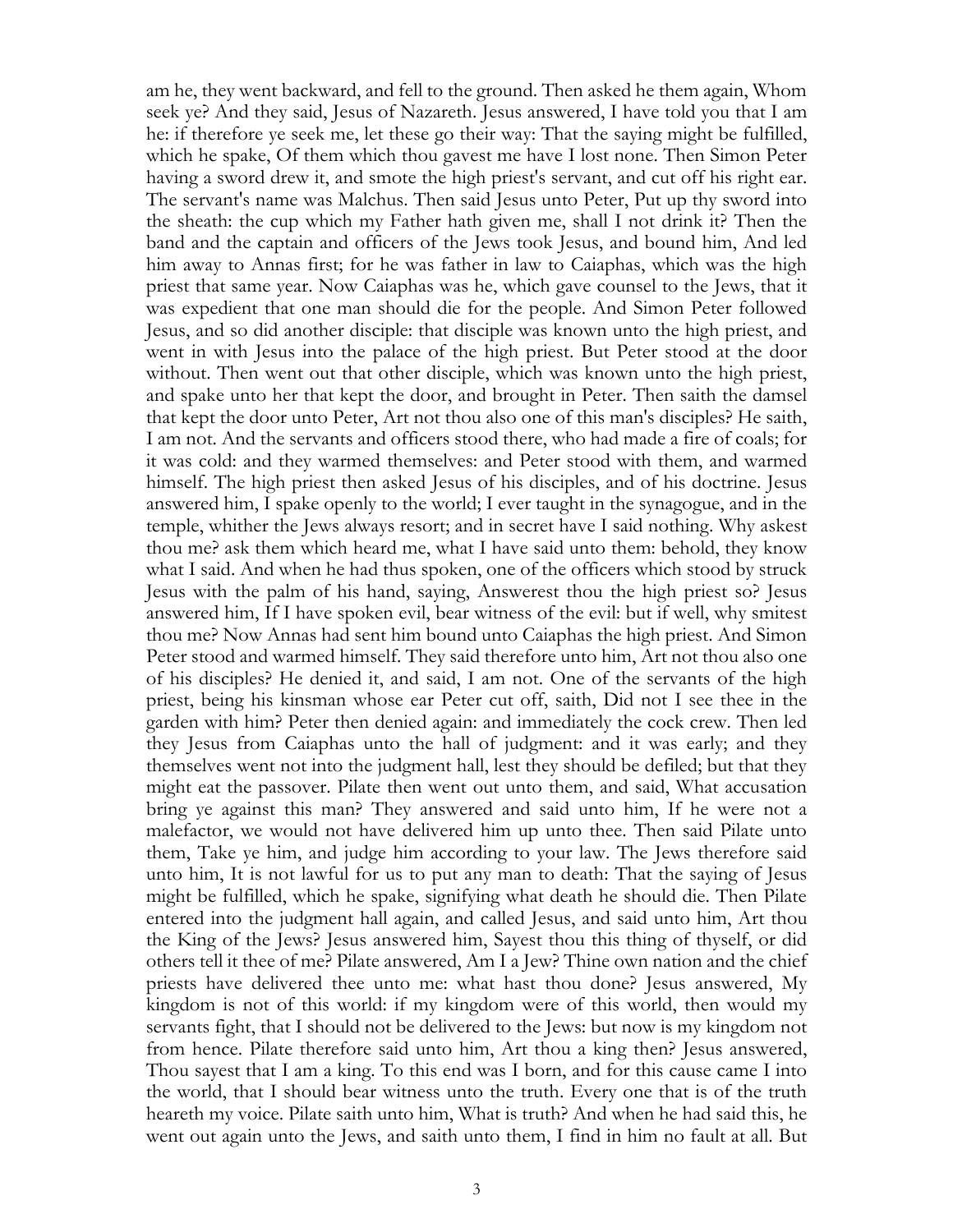ye have a custom, that I should release unto you one at the passover: will ye therefore that I release unto you the King of the Jews? Then cried they all again, saying, Not this man, but Barabbas. Now Barabbas was a robber. Then Pilate therefore took Jesus, and scourged him. And the soldiers platted a crown of thorns, and put it on his head, and they put on him a purple robe, And said, Hail, King of the Jews! and they smote him with their hands. Pilate therefore went forth again, and saith unto them, Behold, I bring him forth to you, that ye may know that I find no fault in him. Then came Jesus forth, wearing the crown of thorns, and the purple robe. And Pilate saith unto them, Behold the man! When the chief priests therefore and officers saw him, they cried out, saying, Crucify him, crucify him. Pilate saith unto them, Take ye him, and crucify him: for I find no fault in him. The Jews answered him, We have a law, and by our law he ought to die, because he made himself the Son of God. When Pilate therefore heard that saying, he was the more afraid; And went again into the judgment hall, and saith unto Jesus, Whence art thou? But Jesus gave him no answer. Then saith Pilate unto him, Speakest thou not unto me? knowest thou not that I have power to crucify thee, and have power to release thee? Jesus answered, Thou couldest have no power at all against me, except it were given thee from above: therefore he that delivered me unto thee hath the greater sin. And from thenceforth Pilate sought to release him: but the Jews cried out, saying, If thou let this man go, thou art not Caesar's friend: whosoever maketh himself a king speaketh against Caesar. When Pilate therefore heard that saying, he brought Jesus forth, and sat down in the judgment seat in a place that is called the Pavement, but in the Hebrew, Gabbatha. And it was the preparation of the passover, and about the sixth hour: and he saith unto the Jews, Behold your King! But they cried out, Away with him, away with him, crucify him. Pilate saith unto them, Shall I crucify your King? The chief priests answered, We have no king but Caesar. Then delivered he him therefore unto them to be crucified.

#### *All stand.*

And they took Jesus, and led him away. And he bearing his cross went forth into a place called the place of a skull, which is called in the Hebrew Golgotha: Where they crucified him, and two other with him, on either side one, and Jesus in the midst. And Pilate wrote a title, and put it on the cross. And the writing was JESUS OF NAZARETH THE KING OF THE JEWS. This title then read many of the Jews: for the place where Jesus was crucified was nigh to the city: and it was written in Hebrew, and Greek, and Latin. Then said the chief priests of the Jews to Pilate, Write not, The King of the Jews; but that he said, I am King of the Jews. Pilate answered, What I have written I have written. Then the soldiers, when they had crucified Jesus, took his garments, and made four parts, to every soldier a part; and also his coat: now the coat was without seam, woven from the top throughout. They said therefore among themselves, Let us not rend it, but cast lots for it, whose it shall be: that the scripture might be fulfilled, which saith, They parted my raiment among them, and for my vesture they did cast lots. These things therefore the soldiers did. Now there stood by the cross of Jesus his mother, and his mother's sister, Mary the wife of Cleophas, and Mary Magdalene. When Jesus therefore saw his mother, and the disciple standing by, whom he loved, he saith unto his mother, Woman, behold thy son! Then saith he to the disciple, Behold thy mother! And from that hour that disciple took her unto his own home. After this, Jesus knowing that all things were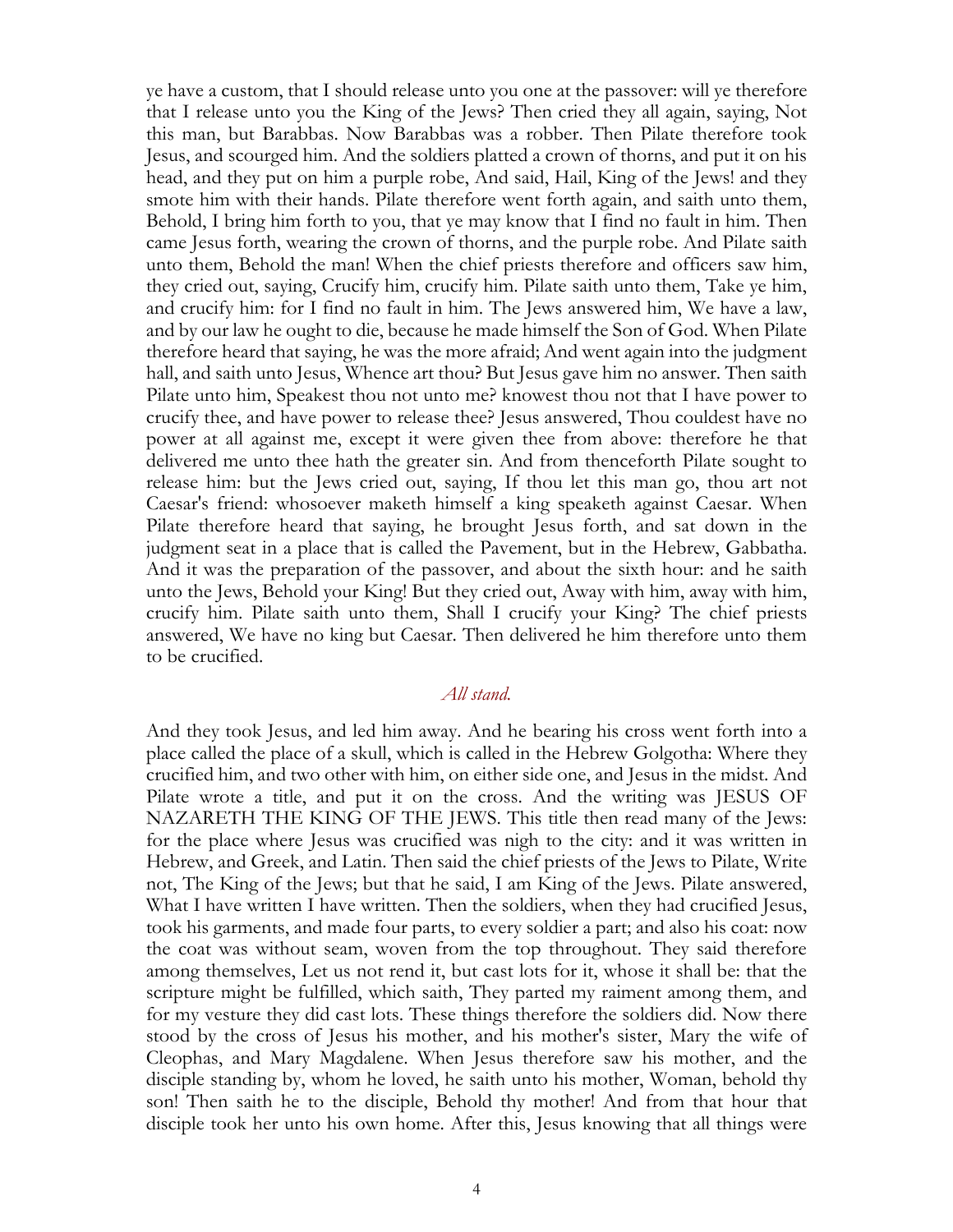now accomplished, that the scripture might be fulfilled, saith, I thirst. Now there was set a vessel full of vinegar: and they filled a sponge with vinegar, and put it upon hyssop, and put it to his mouth. When Jesus therefore had received the vinegar, he said, It is finished: and he bowed his head, and gave up the ghost.

## *All genuflect and keep silence a space. Then all rise.*

The Jews therefore, because it was the preparation, that the bodies should not remain upon the cross on the sabbath day, (for that sabbath day was an high day,) besought Pilate that their legs might be broken, and that they might be taken away. Then came the soldiers, and brake the legs of the first, and of the other which was crucified with him. But when they came to Jesus, and saw that he was dead already, they brake not his legs: But one of the soldiers with a spear pierced his side, and forthwith came there out blood and water. And he that saw it bare record, and his record is true: and he knoweth that he saith true, that ye might believe. For these things were done, that the scripture should be fulfilled, A bone of him shall not be broken. And again another scripture saith, They shall look on him whom they pierced.

> Peter Gibson, *Evangelist* Jason Connell, *Various Roles* Robert Henry, *Jesus*

**SERMON** Mother Veronica Tierney

# **THE SOLEMN COLLECTS**

*Please stand.*

## *In what follows, the congregation kneels and stands as directed.*

Dear People of God: Our heavenly Father sent his Son into the world, not to condemn the world, but that the world through him might be saved; that all who believe in him might be delivered from the power of sin and death, and become heirs with him of everlasting life. We pray, therefore, for people everywhere according to their needs.

Let us pray for the holy Catholic Church of Christ throughout the world;

 For its unity in witness and service For all bishops and other ministers and the people whom they serve For Nicholas, our Bishop, and all the people of this diocese For all Christians in this community For those about to be baptized

That God will confirm his Church in faith, increase it in love, and preserve it in peace.

(Let us bow the knee…Arise.)

Almighty and everlasting God, by whose Spirit the whole body of thy faithful people is governed and sanctified: Receive our supplications and prayers which we offer before thee for all members of thy holy Church, that in their vocation and ministry they may truly and devoutly serve thee; through our Lord and Savior Jesus Christ. **Amen.**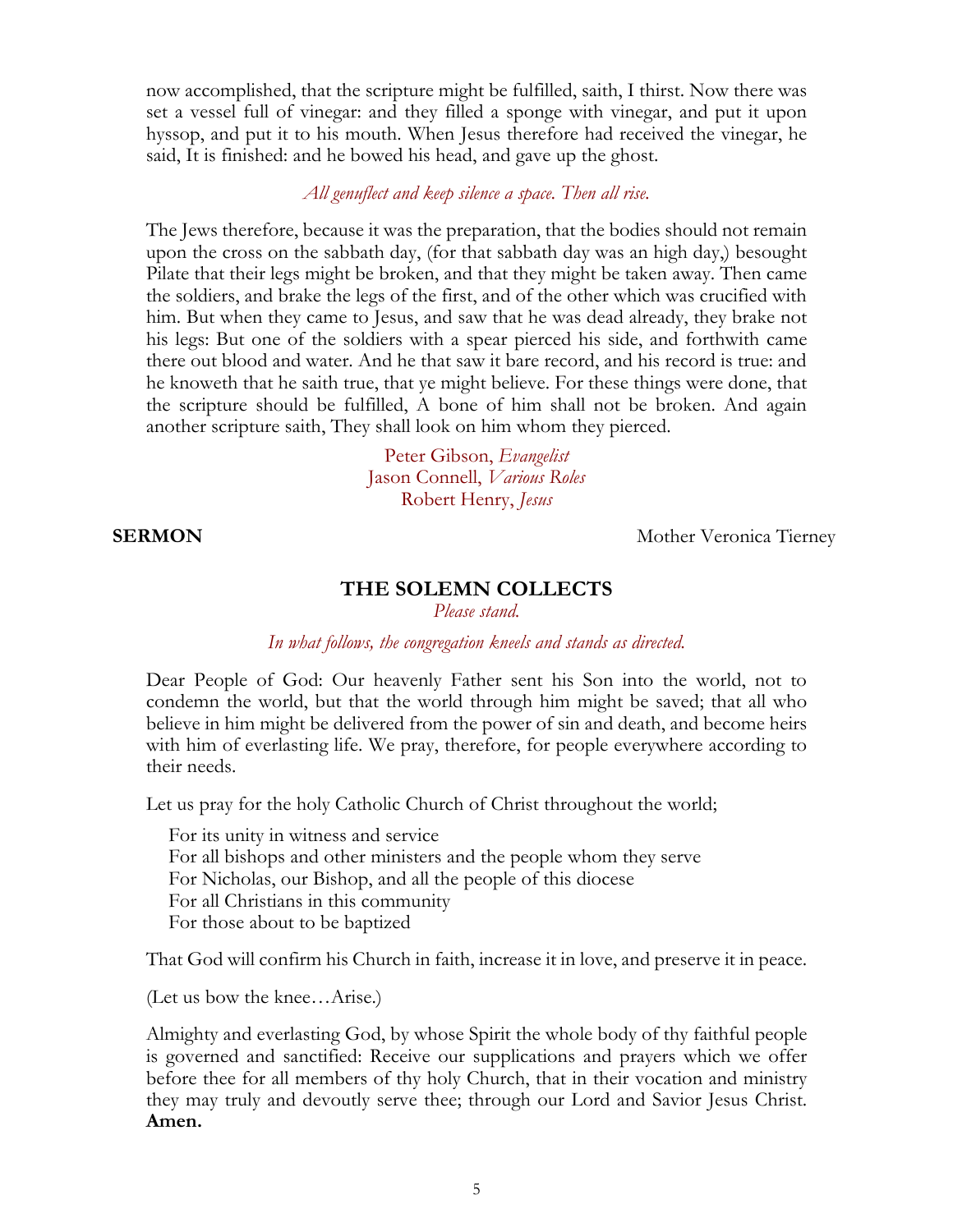Let us pray for all nations and peoples of the earth, and for those in authority among them;

 For Joseph, the President of the United States For the Congress and the Supreme Court For the Members and Representatives of the United Nations For all who serve the common good

That by God's help they may seek justice and truth, and live in peace and concord.

(Let us bow the knee…Arise.)

Almighty God, kindle, we pray, in every heart the true love of peace, and guide with thy wisdom those who take counsel for the nations of the earth; that in tranquility thy dominion may increase, until the earth is filled with the knowledge of thy love; through Jesus Christ our Lord. **Amen.** 

Let us pray for all who suffer and are afflicted in body or in mind;

 For the hungry and the homeless, the destitute and the oppressed For the sick, the wounded, and the crippled For those in loneliness, fear, and anguish For those who face temptation, doubt, and despair For the sorrowful and bereaved For prisoners and captives, and those in mortal danger

That God in his mercy will comfort and relieve them, and grant them the knowledge of his love, and stir up in us the will and patience to minister to their needs.

(Let us bow the knee…Arise.)

Gracious God, the comfort of all who sorrow, the strength of all who suffer: Let the cry of those in misery and need come to thee, that they may find thy mercy present with them in all their afflictions; and give us, we pray, the strength to serve them for the sake of him who suffered for us, thy Son Jesus Christ our Lord. **Amen.**

Let us pray for all who have not received the Gospel of Christ;

 For those who have never heard the word of salvation For those who have lost their faith For those hardened by sin or indifference For the contemptuous and the scornful For those who are enemies of the cross of Christ and persecutors of his disciples For those who in the name of Christ have persecuted others

That God will open their hearts to the truth, and lead them to faith and obedience.

(Let us bow the knee…Arise.)

Merciful God, creator of all the peoples of the earth and lover of souls: Have compassion on all who do not know thee as thou art revealed in thy Son Jesus Christ; let thy Gospel be preached with grace and power to those who have not heard it; turn the hearts of those who resist it; and bring home to thy fold those who have gone astray; that there may be one flock under one shepherd, Jesus Christ our Lord. **Amen.**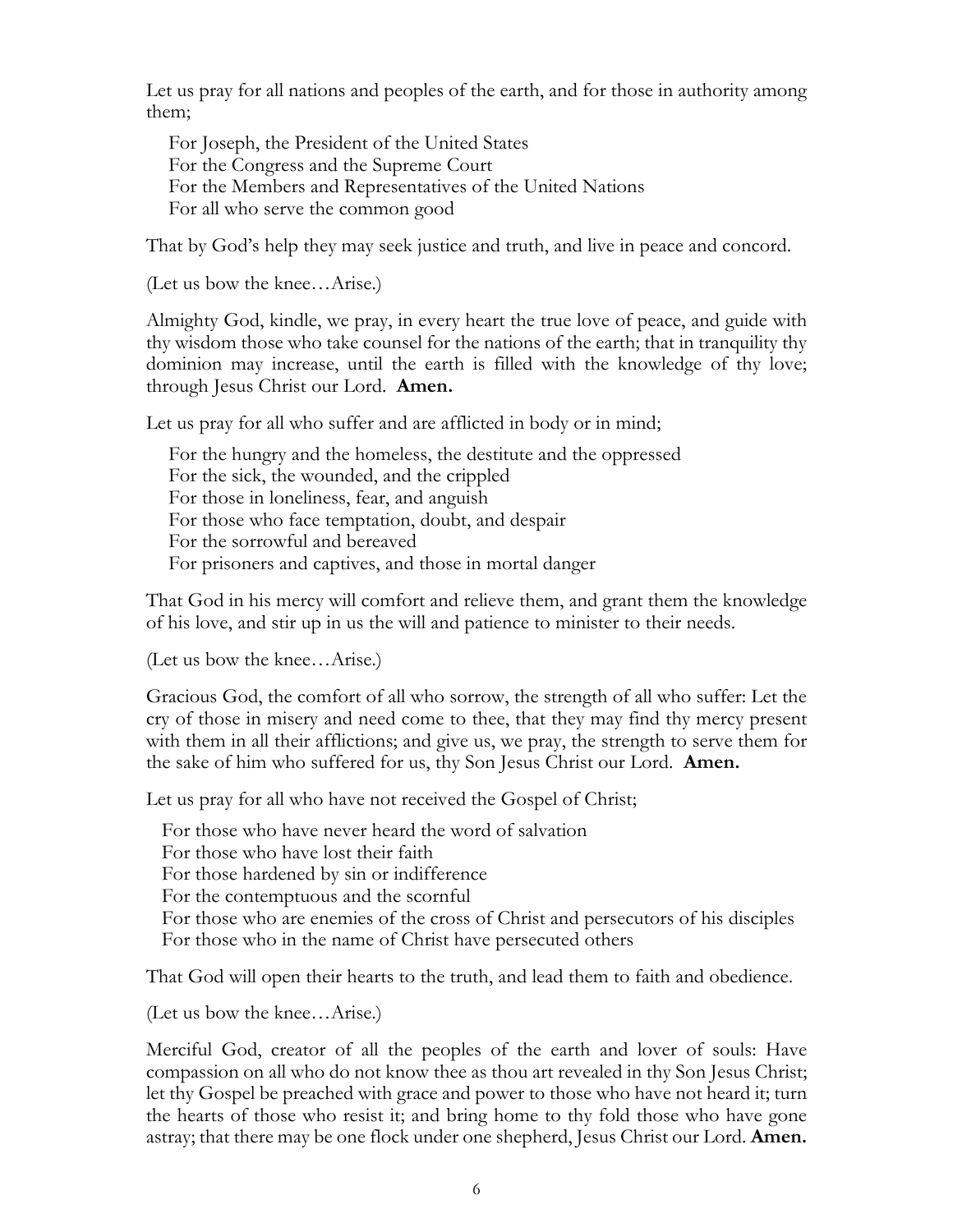Let us commit ourselves to God, and pray for the grace of a holy life, that, with all who have departed this world and have died in the peace of Christ, and those whose faith is known to God alone, we may be accounted worthy to enter into the fullness of the joy of our Lord, and receive the crown of life in the day of resurrection.

(Let us bow the knee…Arise.)

O God of unchangeable power and eternal light: Look favorably on thy whole Church, that wonderful and sacred mystery; by the effectual working of thy providence, carry out in tranquility the plan of salvation; let the whole world see and know that things which were cast down are being raised up, and things which had grown old are being made new, and that all things are being brought to their perfection by him through whom all things were made, thy Son Jesus Christ our Lord; who liveth and reigneth with thee, in the unity of the Holy Spirit, one God, for ever and ever. **Amen.**

# **THE VENERATION OF THE CROSS**

**MOTET –** *Crux fidelis (Please be seated) Jean IV, Roi de Portugal (1604 – 1656)*

Crux fidelis inter omnes, Arbor una nobilis: Nulla silva, talem profert, Fronde, flore germine, Dulce lignum, dulces clavos, Dulce pondus sustinet. Amen.

*Faithful cross! above all other, one and only noble tree! None in foliage, none in blossom, none in fruit thy peer may be: sweetest wood and sweetest iron! sweetest weight is hung on thee! Amen.*

*During the motet, a collection will be taken for the Church in Jerusalem. Please stand when the motet is finished.*

## **ANTIPHON** – *Ecce lignum Crucis (Standing)*

*Celebrant* Behold the wood of the Cross, whereon was hung the world's salvation. *People (genuflecting)* **O come, let us worship.** *(All rise as the deacon proceeds forward.)*

*Celebrant* Behold the wood of the Cross, whereon was hung the world's salvation. *People (genuflecting)* **O come, let us worship.** *(All rise as the deacon proceeds forward.)*

*Celebrant* Behold the wood of the Cross, whereon was hung the world's salvation. *People (genuflecting)* **O come, let us worship.** *(The people remain kneeling.)*

*After the Sacred Ministers and Acolytes have venerated the Cross, the congregation is invited to come forward for the Veneration at the direction of the ushers.*

**THE REPROACHES** *(kneeling)**Tomás Luis de Victoria (1535 – 1611)*

*As many verses of the Reproaches will be sung by the choir as needed during the Veneration by the congregation. In the Reproaches, Jesus' words are understood as applying to the present Church, rather than to his own contemporaries. Here, 'Israel' and 'my people' stand for the Church, and we hear the Reproaches as directed to our own hardness of heart and failure of discipleship.*

*O my people*, what have I done unto thee? or wherein have I wearied thee? Testify against me. *V.* Because I brought thee forth from the land of Egypt: thou hast prepared a Cross for thy Savior.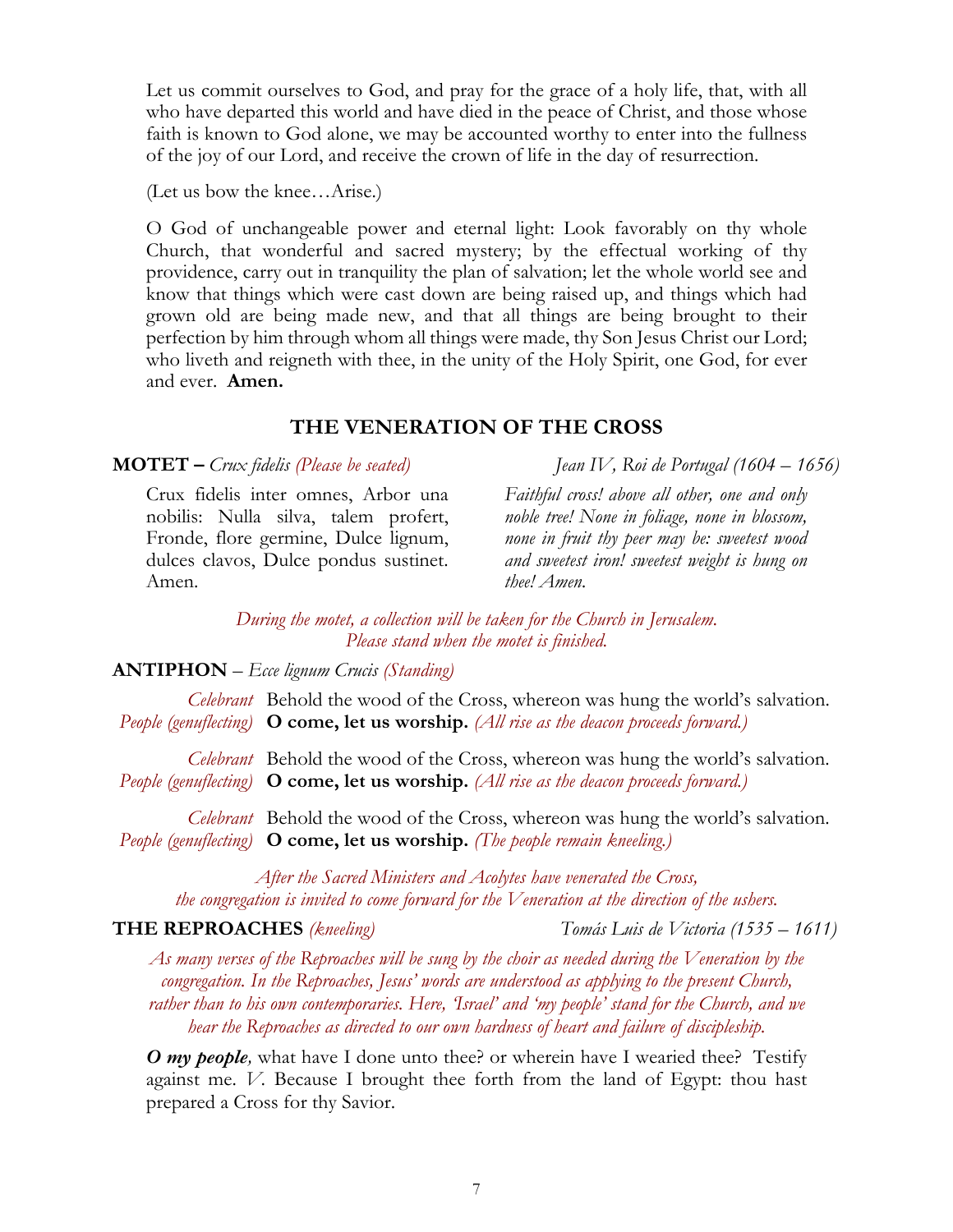*Trisagion*

'A $\gamma$ ioc 'o  $\theta$ εος, Holy God, ' $A\gamma\iota$  $\sigma\gamma\upsilon\rho\omicron\varsigma$ , Holy, mighty, 'Aγιος ' $\alpha\theta\alpha\nu\alpha\tau$ ος, Holy immortal, 'E $\lambda$  $\epsilon$ i $\sigma$ ov ' $\eta \mu \alpha \zeta$ . Have mercy upon us.

Because I led thee through the desert forty years, and fed thee with manna, and brought thee into a land exceeding good: thou hast prepared a Cross for thy Saviour. *Trisagion*

What more could I have done for thee that I have not done? I indeed did plant thee, O my vineyard, with exceeding fair fruit: and thou art become very bitter unto me: for vinegar, mingled with gall, thou gavest me when thirsty: and hast pierced with a spear the side of thy Saviour. *Trisagion*

I did scourge Egypt with her first-born for thy sake: and thou hast scourged me and delivered me up. *O my People. . .*

I led thee forth out of Egypt, drowning Pharaoh in the Red Sea: and thou hast delivered me up unto the chief priests. *O my People. . .*

I did open the sea before thee: and thou hast opened my side with a spear. *O my People. . .*

I did go before thee in the pillar of cloud: and thou hast led me unto the judgement hall of Pilate. *O my People. . .*

I did feed thee with manna in the desert: and thou hast stricken me with blows and scourges. *O my People. . .*

I did give thee to drink the water of life from the rock: and thou hast given me to drink but gall and vinegar. *O my People. . .*

I did smite the kings of the Canaanites for thy sake: and thou hast smitten my head with a reed. *O my People. . .*

I did give thee a royal sceptre: and thou hast given unto my head a crown of thorns. *O my People. . .*

I did raise thee on high with great power: and thou hast hanged me upon the gibbet of the Cross. *O my People. . .*

## **ANTIPHON** – *Crucem tuam* Mode IV

We venerate thy Cross, O Lord, and praise and glorify thy holy Resurrection: for by virtue of the Cross joy hath come to the whole world. *Psalm 67* God be merciful unto us and bless us: and show us the light of his countenance, and be merciful unto us. We venerate thy Cross...

# **THE MASS OF THE PRESANCTIFIED**

*While the congregation remains kneeling, the Blessed Sacrament is brought from the Lady Chapel to the High Altar during the following Hymns.*

**HYMN 166 –** "Sing, my tongue, the glorious battle" *Pange lingua*

**HYMN 162 –** "The royal banners forward go" *Vexilla Regis prodeunt*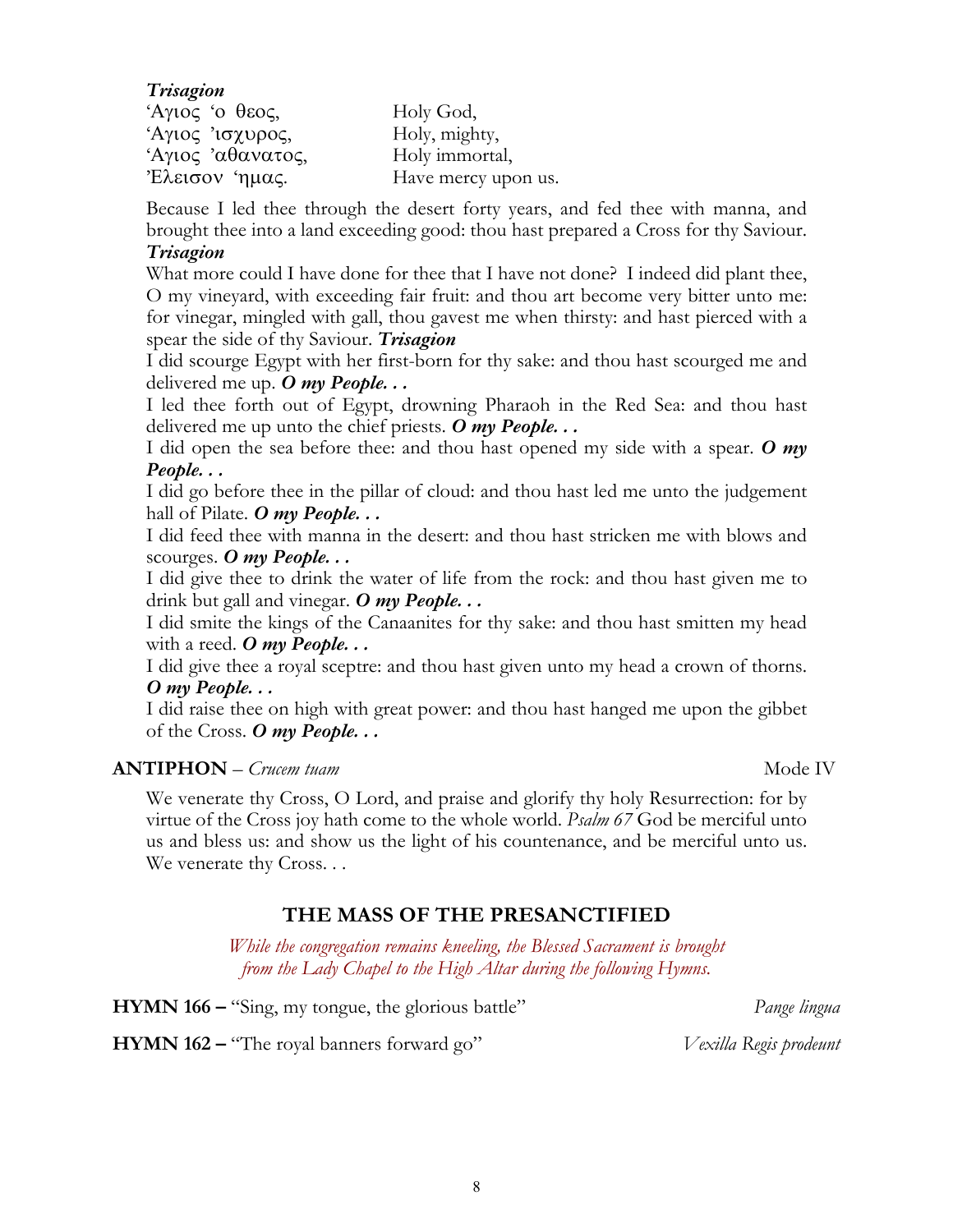## **CONFESSION OF SIN** *(kneeling)*

Ye who do truly and earnestly repent you of your sins, and are in love and charity with your neighbors, and intend to lead a new life, following the commandments of God, and walking from henceforth in his holy ways: Draw near with faith, and make your humble confession to Almighty God, devoutly kneeling.

Almighty God, **Father of our Lord Jesus Christ, maker of all things, judge of all men: We acknowledge and bewail our manifold sins and wickedness, which we from time to time most grievously have committed, by thought, word, and deed, against thy divine Majesty, provoking most justly thy wrath and indignation against us. We do earnestly repent, and are heartily sorry for these our misdoings; the remembrance of them is grievous unto us, the burden of them is intolerable. Have mercy upon us, have mercy upon us, most merciful Father; for thy Son our Lord Jesus Christ's sake, forgive us all that is past; and grant that we may ever hereafter serve and please thee in newness of life, to the honor and glory of thy Name; through Jesus Christ our Lord. Amen.**

Almighty God, our heavenly Father, who of his great mercy hath promised forgiveness of sins to all those who with hearty repentance and true faith turn unto him, have mercy upon you,  $\mathbb{F}$  pardon and deliver you from all your sins, confirm and strengthen you in all goodness, and bring you to everlasting life; through Jesus Christ our Lord. **Amen.**

#### **THE LORD'S PRAYER**

And now, as our Savior Christ hath taught us, we are bold to say,

#### *Celebrant & People*

Our Father, **who art in heaven, hallowed be thy Name, thy kingdom come, thy will be done, on earth as it is in heaven. Give us this day our daily bread. And forgive us our trespasses, as we forgive those who trespass against us. And lead us not into temptation, but deliver us from evil. For thine is the kingdom, and the power, and the glory, for ever and ever. Amen.**